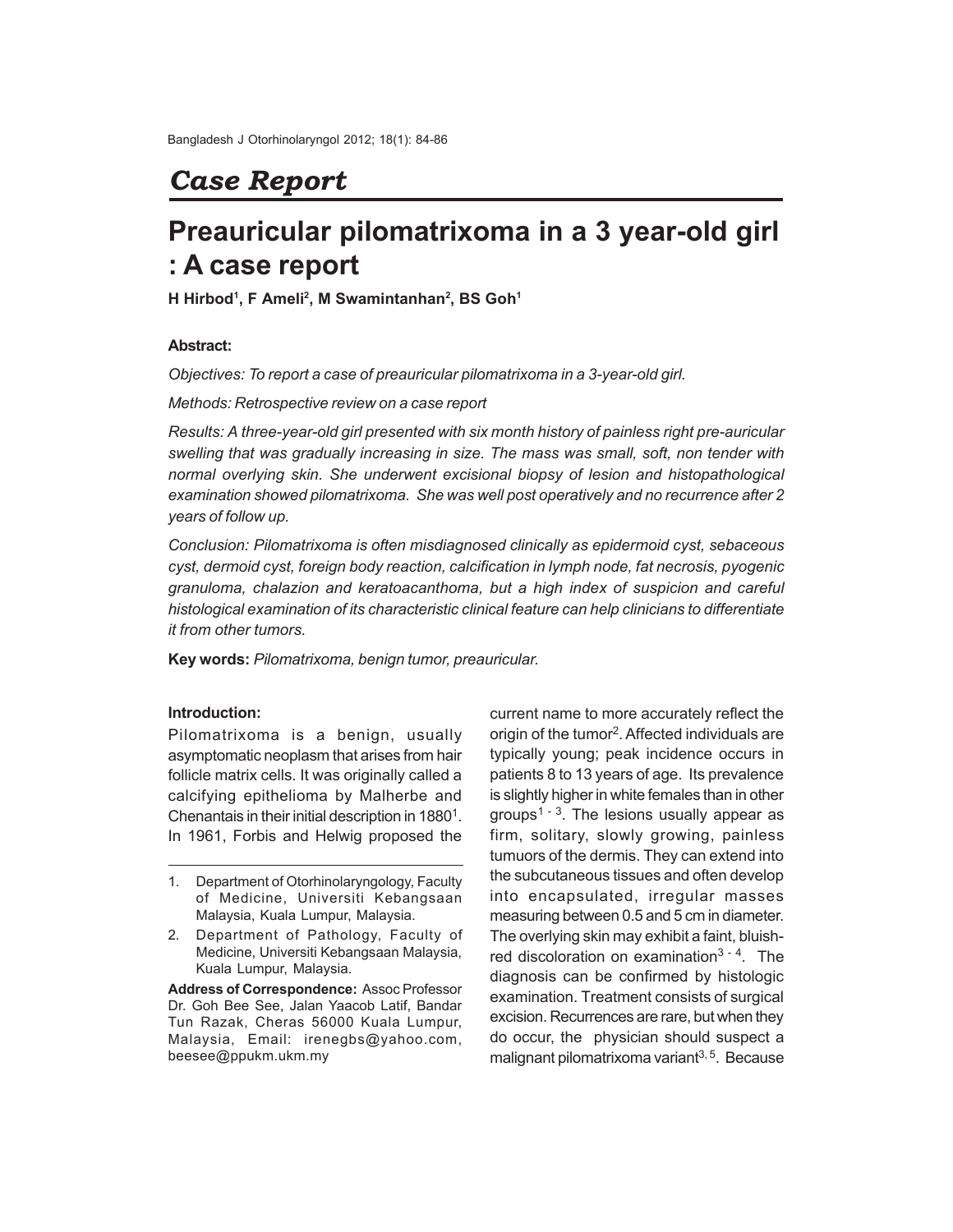most case descriptions are reported in the dermatology literature, otolaryngologists might not be familiar enough with the condition to include it as a differential diagnosis.

#### Case report:

A 3-year-old girl presented with six months history of painless right preauricular swelling, that gradually increasing in size. The swelling was not associated with fever or discharge. On examination she had a small soft mass measuring 1x2cm in size at the preauricular area that was non tender with normal overlying skin. Patient underwent excision biopsy of lesion. Intra operative finding showed small right preauricular mass with no preauricular pit, was excised completely from surrounding subcutaneous tissue. Histopathological examination revealed tissue composed of nest of small basaloid cells with abrupt keratinization, which cause irregular islands of epithelial shadow cells that have distinct cell border. The stroma of the tumor contains numerous multinucleated giant cells diagnosed as Pilomatrixoma (Figure 1 and 2). Post operatively patient was well and there was no recurrence after 2 years follow up.



**Figure 1:** *10 X-1: Histopathologic exam demonestrate sheet of small basiloid cells with abrupt keratinization and presence of ilands of shadow cells.*



**Figure 2:** *Numerous multinucleated giant cells are seen in the stroma (40x7)*

### **Discussion:**

The head and neck region is the most common site of pilomatrixoma; between 56 and 72% of all cases appear in this area $6-9$ . The next most common site is the upper extremities. Together, these two sites host the vast majority of this tumors.Making a clinical diagnosis of pilomatrixoma can be difficult. The differential diagnoses include dermoid and inclusion cysts, epidermoid cyst, sebaceous cyst, foreign body reaction, calcification in lymph node, fat necrosis, pyogenic granuloma, chalazion and keratoacanthoma. preauricular sinuses, hemangiomas, and malignant soft-tissue tumors. Perforating pilomatrixoma may present as draining crusted nodule or ulcer. Perforating or rapidly growing pilomatrixoma can mimic neoplastic lesion. Although many possibilities exist, the presence of such a nodule on the head, neck, or upper extremity, especially in a younger patient, should raise the clinician's suspicion of pilomatrixoma. Various imaging methods for evaluating pilomatrixoma have been reported. Plain radiographs of suspicious lesions have limited utility, but they can detect foci of calcification. Computed tomography or magnetic resonance imaging might be considered for those patients who have larger or more unusual tumors. The clinically superficial location of